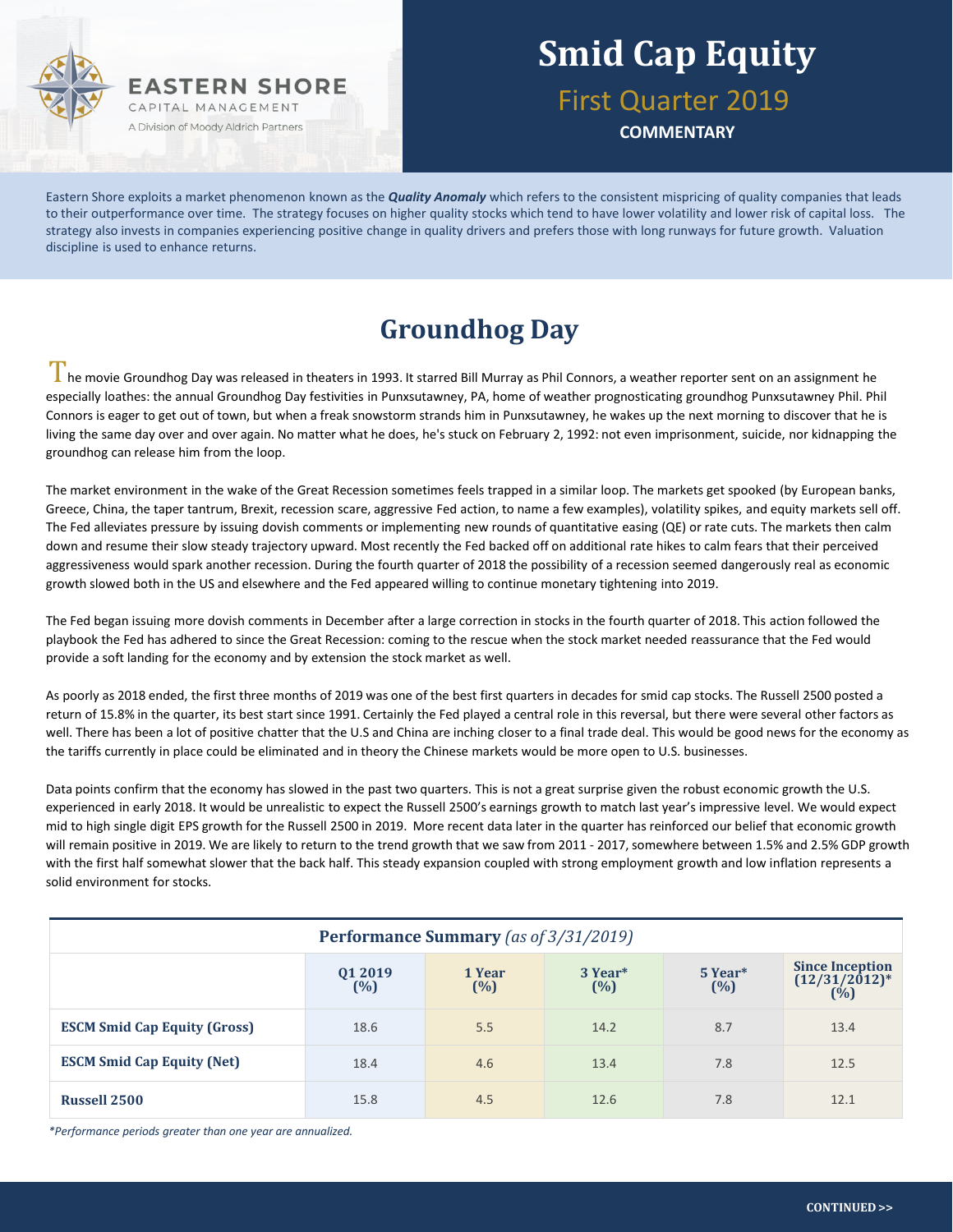

**COMMENTARY**

#### **First Quarter 2019 Results**

The Eastern Shore Smid Cap Equity strategy posted a return of 18.6%/18.4% gross/net of fees for the quarter, outperforming the Russell 2500, which returned 15.8%. In Groundhog Day fashion, the quarter was characterized by many factors that we have seen in recent quarters. Lower quality outperformed sharply as the market rebounded from its December lows. While we remain deeply underweight lower quality companies relative to the benchmark, strong stock selection helped the strategy to outperform the index for the quarter.

Two areas that generated particularly strong returns during the quarter were software and biotech, archetypal growth areas. Many of the top performing companies for the first quarter do not yet have earnings, although some will prove themselves to be great companies and investments in the future. Their outperformance in this environment was not surprising given that the 10 year yield went from 3.24% in November to below 2.4% in the first quarter. These types of companies are long duration assets that benefit from low interest rates.

The sectors that contributed the most to our relative performance for the quarter were Health Care and Consumer Discretionary. Within Health Care, one of the strategy's best performing stocks for the quarter was Loxo Oncology (LOXO). Loxo is a biopharmaceutical firm which engages in the development of small molecule therapies for the treatment of cancer. The company's research specifically focuses on genetic alterations, targeted therapies, and genetic testing. The business had a clear line of sight to \$1 billion of sales, an attribute that contributed to the team's decision to add it to the portfolio. The firm's strong growth prospects did not escape notice, and on January 7 Loxo announced that it was being acquired by Eli Lilly for a substantial premium. As we have noted in the past, the strategy has averaged six companies acquired per year. We attribute this relatively high rate of acquisition to the alignment of the characteristics we favor (including strong business models, corporate culture, and balance sheets) with the M&A criteria used by strategic buyers. Additional strong performers in the Health Care sector included biotechnology reagent producer Bio-Techne (TECH), and drug development, delivery and supply company Catalent (CTLT).

Within Consumer Discretionary, the strategy benefitted from strong stock selection across a range of areas. The strategy's top performer within the sector for the quarter was The Trade Desk (TTD), a firm which provides a technology platform for buyers of advertising. Online marketplace firm Etsy (ETSY) and automotive service and repair company Monro (MNRO) also contributed to outperformance in this sector.

Sector detractors for the quarter included Financial Services and Energy, though the combined negative impact of these two areas on relative performance totaled less than forty basis points. Financial technology and bank holding company Green Dot (GDOT) pulled back sharply during the quarter due to uncertainty regarding the renewal of its contract with key customer Walmart. Regional bank Western Alliance Bancorp (WAL) and investor communications firm Broadridge Financial Solutions (BR) also detracted from relative performance, though both generated positive returns for the quarter.

Within the Energy sector, engine and automotive maintenance products and services firm Valvoline (VVV) lagged during the quarter following weaker than expected earnings and guidance as the firm continues to restructure. Energy services firm Core Laboratories (CLB) and oil and gas exploration and production firm Diamondback Energy (FANG) also lagged the index for the quarter.

| Q1 2019 Top 5 Contributors <sup>†</sup>  |       |                                        |  |  |  |
|------------------------------------------|-------|----------------------------------------|--|--|--|
| <b>Security</b>                          | (%)   | <b>Avg. Weight Contribution</b><br>(%) |  |  |  |
| <b>Bio-Techne Corporation (TECH)</b>     | 3.07  | 1.01                                   |  |  |  |
| Loxo Oncology Inc (LOXO)                 | 0.08  | 0.97                                   |  |  |  |
| Zendesk, Inc. (ZEN)                      | 1.74  | 0.69                                   |  |  |  |
| <b>HEICO Corporation Class A (HEI.A)</b> | 2.01  | 0.60                                   |  |  |  |
| Trade Desk, Inc. Class A (TTD)           | 1 1 1 | 0.59                                   |  |  |  |

| Q1 2019 Top 5 Detractors <sup>†</sup> |      |                                 |  |  |  |
|---------------------------------------|------|---------------------------------|--|--|--|
| <b>Security</b>                       | (%)  | Avg. Weight Contribution<br>(%) |  |  |  |
| Green Dot Corporation Class A (GDOT)  | 1.72 | $-0.52$                         |  |  |  |
| RBC Bearings Incorporated (ROLL)      | 0.67 | $-0.16$                         |  |  |  |
| Immunomedics, Inc. (IMMU)             | 0.08 | $-0.08$                         |  |  |  |
| Ligand Pharmaceuticals Inc (LGND)     | 0.63 | $-0.07$                         |  |  |  |
| Myriad Genetics, Inc. (MYGN)          | 0.20 | $-0.04$                         |  |  |  |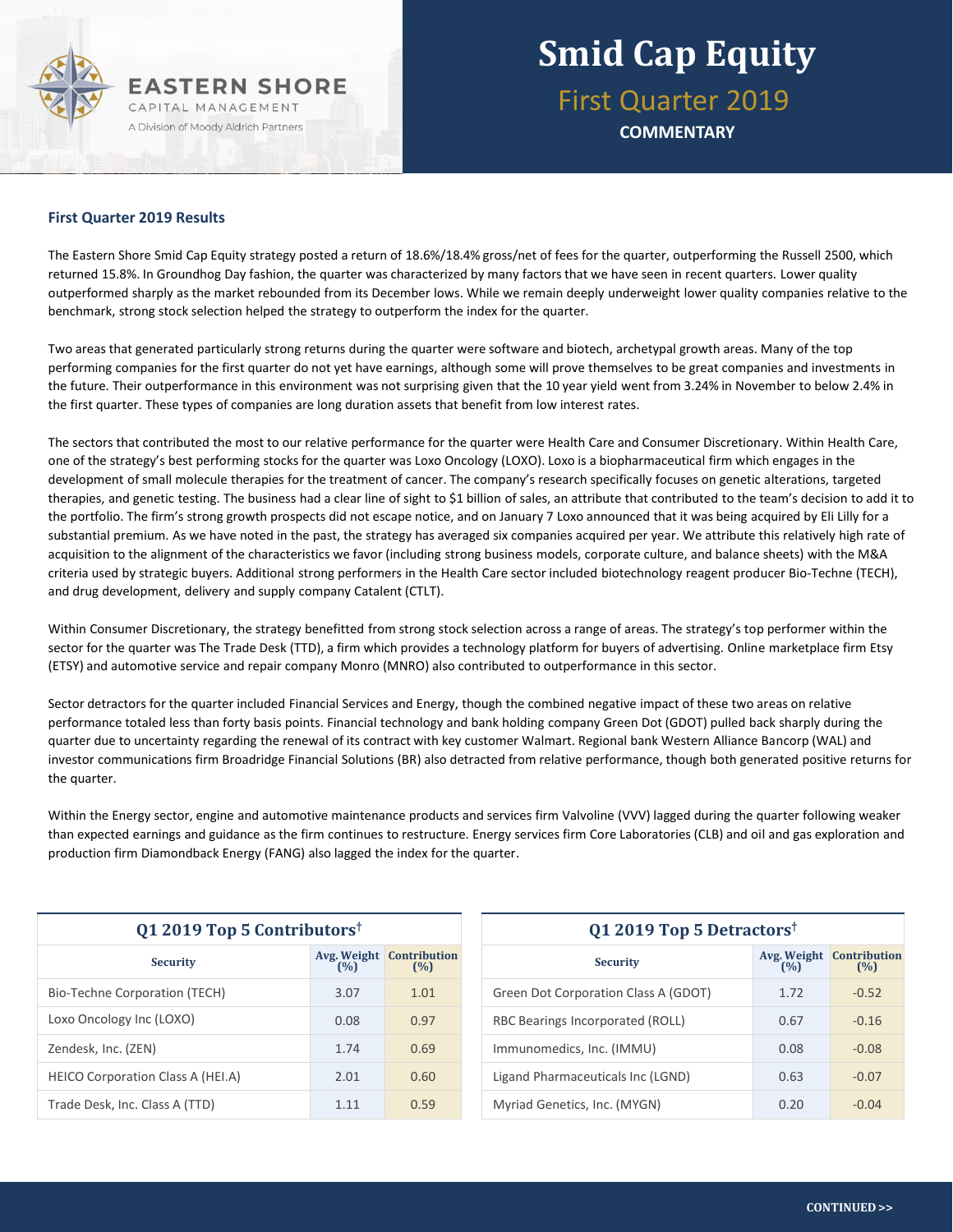

**COMMENTARY**

#### **Outlook**

Much has changed since the extreme volatility and negative sentiment that we experienced last December. The Fed has backed off and economic data has stabilized. The probability of a recession this year now appears relatively low. Looking beyond the U.S., the European economy remains fragile but data seems to be stabilizing there as well. Brexit remains a risk, but its outcome will most likely have a more significant impact on the U.K. than on Continental Europe. China has introduced fairly aggressive stimulus in response to a weaker economy and the negative effects of tariffs, so we have seen positive data from there as well in recent months.

The most significant wildcard for the U.S. at this point seems to be trade policy, which has several facets to it. Obviously the key component is China: we keep hearing that substantial progress has been made, but the issues of enforcement and intellectual property remain sticking points. These are the most important and the most difficult to implement, so the timeframe on resolution remains uncertain. On the European side we hear talk of tariffs on European autos and aircraft. The E.U. has stated that it would retaliate if these were implemented. In North America the flow of goods from Mexico has slowed significantly due to the Trump Administration's actions to stem illegal immigration. This has begun to cause supply chain problems at many U.S. companies, which could be reflected in earnings this quarter or next. We continue to monitor developments in these trade negotiations and to assess their potential impact on the companies we invest in.

We believe that the market started to price in not only an economic recession in the fourth quarter of 2018, but also a potential earnings recession. We would not dismiss the possibility that earnings growth could be slightly negative in the first quarter of 2019, and would expect it to re-accelerate thereafter. The U.S. experienced abnormally high growth in 2018, so it would be difficult to continue growing at that pace off of a higher earnings base.

As mentioned earlier, our estimate for GDP growth is 1.5% - 2.5% in 2019. We expect both S&P 500 and Russell 2500 earnings growth in the mid-single digit range, accelerating in the third and fourth quarters. Valuations are more attractive than they were last fall despite the upward move we have seen year to date. Stocks are not cheap by historical standards but appear reasonably priced. We maintain a high percentage of established quality names in the portfolio and continue to look for companies that can grow profitably in a slower growth world.

Regarding our market expectations for the rest of the year, we would not be surprised to see some consolidating of the recent move at least through the summer. The outcome of trade negotiations will be a likely catalyst for the next move in either direction. If resolved favorably we could see positive momentum in the form of greater business and consumer confidence which should lead to a more positive environment for stocks; if negative we are likely to experience a return to volatility. We feel that the strategy's emphasis on higher quality businesses positions it well to deliver strong relative returns in either scenario. Please do not hesitate to reach out if you have any questions; we appreciate your support of Eastern Shore.



**Robert Barringer, CFA CIO, Partner, & Portfolio Manager**



**James O'Brien, CFA Partner & Portfolio Manager**



**Sarah Westwood, CFA, CMT Partner & Portfolio Manager**

#### **OFFICE CONTACT**



**Phone** (781) 639-2750 **Fax** (781) 639-2751